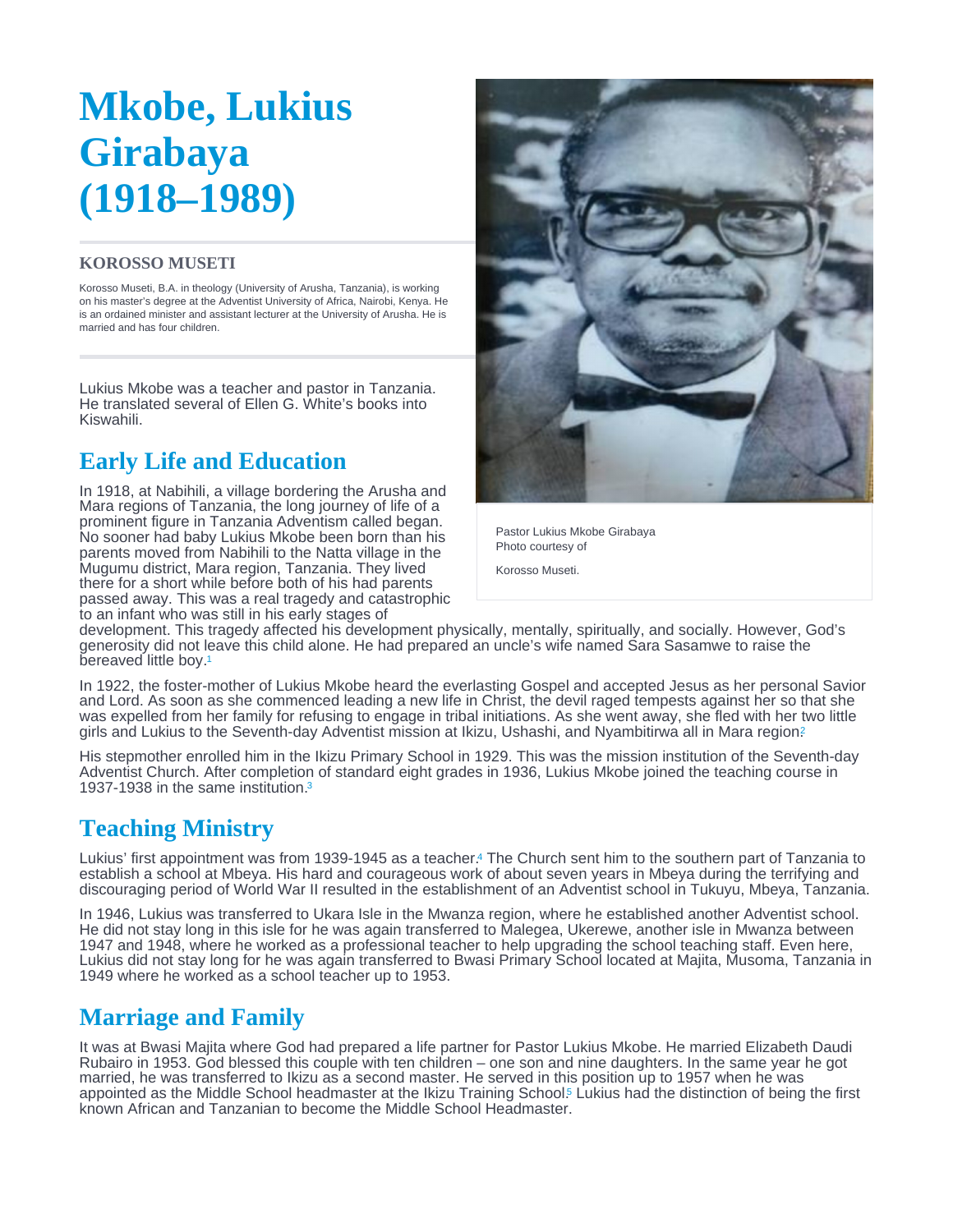# <span id="page-1-0"></span>Ministerial Work

Lukius Mkobe served as the headmaster up to 1959, when he opted to obey God's call within him to serve as a Gospel minister. This led him to apply for ministerial training at Bugema College in Uganda. The college admitted him on condition that he was to first serve as an evangelist at least for one year and report some baptisms resulting from his labor. To fulfill this condition, he changed his career from a school teacher and, at this time, headmaster to evangelism and witnessing for Christ. From this year, according to the 1959 yearbook, he began to be recognized as a licensed minister by the Tanganyika Mission.[6](#page-2-0)

His decision to work as a lay evangelist made him to shift his family to Mwanza where he began witnessing and opened the work of Adventism at Kirumba. His good work enabled the establishment of a church at Kirumba and brought church services closer to some people who then stopped attending worship services at Whole-fare in Mwanza, which was a long journey.

#### Ministerial Training and Service

Between 1960 and 1962, Lukius Mkobe attended ministerial training at Bugema Adventist College, now University in Uganda. Soon after his completion, he was assigned both as a frontline pastor at Utimbaru Mission Station with its headquarters at Kibumaye, and as the headmaster of Kibumaye Middle School now called Muderspach Memorial at Tarime, Mara, Tanzania, in 1963. He was transferred the next year to Shirati Mission Station in Tarime, where he served for about three years (1964-1966). He was again transferred to the Musoma Mission Station, where he served from 1967-1973. The Adventist Yearbooks from 1965 through 1972 show that Pastor Lukius Mkobe served as an Executive Committee Member for East Lake and East Nyanza Fields. He was ordained into the Gospel ministry in 1966.7 Pastor Mkobe started the Adventist work at Changamwe, Mombasa, Kenya, in 1966, the same year he was ordained.

#### Further Studies and Service

Pastor Mkobe pursued further studies in journalism and book authorship through correspondence from Solusi Missionary College, Bulawayo, Southern Rhodesia, now known as Zimbabwe. This program of study took him almost five years from 1969 to 1973. After completion of his study at this level, he was assigned the work of translating Sabbath School quarterlies into Kiswahili and sent them to Kendu Bay, Kenya, for printing. He then went to collect them from Kendu Bay and took them to Tanzania Union Mission leaders for distribution. He was also very useful in interpreting into Kiswahili for the English speakers when they visited Tanzania Union mission.

Pastor Lukius Mkobe was not content with the level of a diploma in journalism. He therefore studied at Andrews University through correspondence and earned a degree in Book Authorship from 1975 to 1978. After the completion of his degree, he was appointed to the directorship of Publishing and the Voice of Prophecy of the Union from 1978- 19[8](#page-2-0)4, working from Morogoro, Tanzania.<sup>8</sup>

## Retirement

Pastor Lukius Mkobe retired from his work in 1984. He returned from Morogoro to Musoma where he continued with the translation of various Ellen G. White books into Kiswahili. His life ended on September 7, 1989, when he died at the age of 71.

## **Legacy**

Pastor Mkobe is remembered for many things. He translated several English books into Kiswahili. They include: The Great Controversy, as Pambano Kuu; The Desire of Ages, as Tumaini la Vizazi Vyote; Counsels for the Church, as Nuru kwa Kanisa or Kutayarisha Njia Sehemu ya Kwanza; Steps to Christ as Njia Salama; Acts of the Apostles, as Kutoka Maonjo hadi Ushindi; and Prophets and Kings as Mashujaa wa Imani or Wafalme na Manabii.<sup>9</sup> The Kiswahili song book of Nyimbo za Kristo was translated by Pastor Mkobe and Pastor Abihudi Mburuja. [10](#page-2-0)

He also served as a Swahili Tracts Committee member together with R. C. Megera, J. Kuyenga, and F. Martinsen.<sup>[11](#page-2-0)</sup>

Pastor Mkobe is also remembered for training people in Church music. Many good church musicians of their time such as Pastor Joktan Kuyenga, Fineas Majura Rubairo<sup>12</sup> and many others whose effort in music contributed t[o](#page-2-0) the development of church worship music in the Adventist Church in Tanzania received training in this skill from Pastor Lukius Mkobe.

#### **SOURCES**

Lukius Mkobe's Service Record, Northern Tanzania Union Conference archives, Arusha, Tanzania.